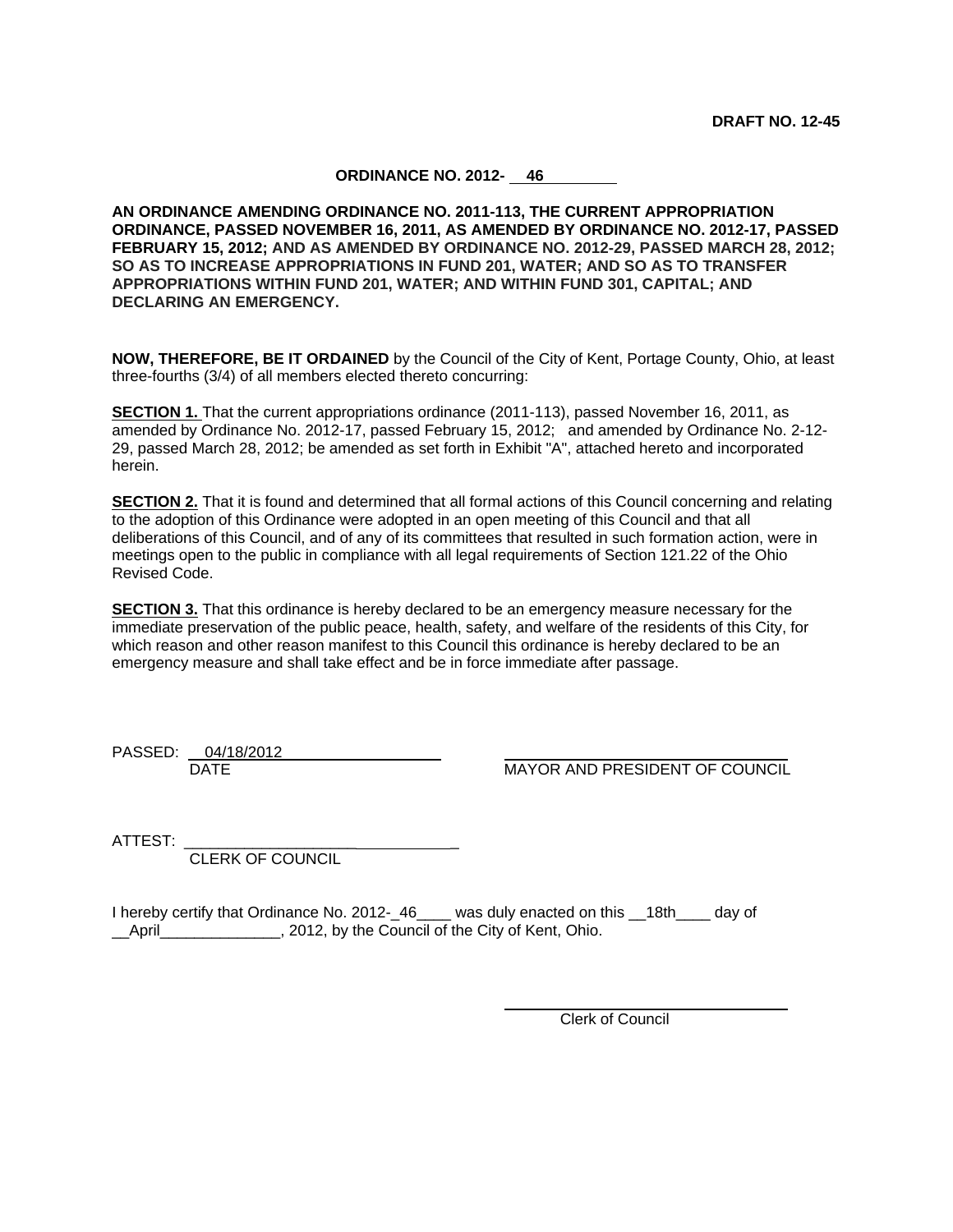## 2012 AMENDED APPROPRIATIONS

|                                                | Personnel &            | Other than<br>Personnel |              | Reserve/            |                          |             | Department             |
|------------------------------------------------|------------------------|-------------------------|--------------|---------------------|--------------------------|-------------|------------------------|
| Fund<br>- Department/Division                  | <b>Benefits</b>        | & Benefits              | Capital      | <b>Debt Service</b> |                          | Contingency | Total                  |
| General Fund (001)<br>City Council             | \$164,819              | \$18,200                |              |                     |                          |             | \$183,019              |
| Mayor                                          | \$7,752                | \$2,250                 |              |                     |                          |             | \$10,002               |
| <b>Community Support</b>                       |                        | \$74,000                |              |                     |                          |             | \$74,000               |
| City Manager                                   | \$241,961              | \$54,000                |              |                     |                          |             | \$295,961              |
| Urban Renewal                                  |                        | \$100,550               |              |                     |                          |             | \$100,550              |
| <b>Human Resources</b>                         | \$55,478               | \$17,018                |              |                     |                          |             | \$72,496               |
| <b>Civil Service</b><br>Law                    | \$100,534<br>\$321,653 | \$30,700<br>\$114,800   |              |                     |                          |             | \$131,234<br>\$436,453 |
| <b>Budget &amp; Finance</b>                    | \$179,676              | \$119,600               |              |                     |                          |             | \$299,276              |
| <b>Community Development</b>                   | \$434,223              | \$195,650               |              |                     |                          |             | \$629,873              |
| <b>Economic Development</b>                    | \$106,910              | \$33,500                |              |                     |                          |             | \$140,410              |
| Health                                         | \$279,821              | \$115,680               |              |                     |                          |             | \$395,501              |
| <b>Permit Parking</b>                          |                        | \$17,100                |              |                     |                          |             | \$17,100               |
| <b>Public Planting</b><br>Main Street Program  |                        | \$36,200<br>\$75,000    |              |                     |                          |             | \$36,200<br>\$75,000   |
| Service Administration                         | \$53,600               | \$513,600               | \$6,000      |                     |                          |             | \$573,200              |
| Shade Tree                                     | \$81,000               | \$15,000                |              |                     |                          |             | \$96,000               |
| <b>Rental Units</b>                            |                        | \$42,000                |              |                     |                          |             | \$42,000               |
| COAF Grant (EPA Brwnfld)                       |                        | \$0                     |              |                     |                          |             | \$0                    |
| <b>Building</b>                                | \$197,325              | \$37,500                |              |                     |                          |             | \$234,825              |
| Land banking                                   |                        | \$120,000               |              |                     |                          |             | \$120,000              |
| Engineering<br><b>Safety Director</b>          | \$166,577<br>\$135,797 | \$114,650<br>\$28,400   |              |                     |                          |             | \$281,227<br>\$164,197 |
| Police                                         | \$3,297,752            | \$577,050               |              |                     |                          |             | \$3,874,802            |
| Fire                                           | \$1,486,269            |                         |              |                     |                          |             | \$1,486,269            |
| Miscellaneous & Sundry                         |                        | \$306,300               |              |                     |                          |             | \$306,300              |
| Contingency                                    |                        |                         |              |                     | \$100,000                |             | \$100,000              |
| <b>Fund Total</b>                              | \$7,230,147            | \$2,824,748             | \$21,000 \$0 |                     | \$100,000                |             | \$10,175,895           |
| West Side Fire (101)                           |                        |                         |              |                     |                          |             |                        |
| Fire                                           | \$240,398              | \$24,000                |              |                     |                          |             | \$264,398              |
| <b>Fund Total</b>                              | \$240,398              | \$24,000                |              |                     |                          |             | \$264,398              |
| Street Construction Maintenance & Repair (102) |                        |                         |              |                     |                          |             |                        |
| Service                                        | \$880,032              | \$707,275               |              |                     |                          |             | \$1,587,307            |
| Contingency                                    |                        |                         |              |                     | \$25,000                 |             | \$25,000               |
| <b>Fund Total</b>                              | \$880,032              | \$707,275               | \$0          | \$0                 | \$25,000                 |             | \$1,612,307            |
| State Highway (103)                            |                        |                         |              |                     |                          |             |                        |
| Service                                        |                        | \$60,000                |              |                     |                          |             | \$60,000               |
| <b>Fund Total</b>                              |                        | \$60,000                |              |                     |                          |             | \$60,000               |
| Recreation (106)                               |                        |                         |              |                     |                          |             |                        |
| Parks & Recreation                             | \$1,011,446            | \$530,600               | \$1,230,717  |                     |                          |             | \$2,772,763            |
| Fund Total                                     | \$1,011,446            | \$530,600               | \$1,230,717  |                     |                          |             | \$2,772,763            |
|                                                |                        |                         |              |                     |                          |             |                        |
| Food Service (107)<br>Health                   | \$51,056               | \$1,900                 |              |                     |                          |             | \$52,956               |
| <b>Fund Total</b>                              | \$51,056               | \$1,900                 |              |                     |                          |             | \$52,956               |
|                                                |                        |                         |              |                     |                          |             |                        |
| Income Tax (116)                               |                        |                         |              |                     |                          |             |                        |
| Budget/Finance/IncTaxAdmin                     | \$248,879              | \$346,650               |              |                     |                          |             | \$595,529              |
| <b>Managed Reserve</b><br><b>Fund Total</b>    |                        |                         | \$0          |                     | \$29,860<br>\$29,860 \$0 |             | \$29,860               |
|                                                | \$248,879              | \$346,650               |              |                     |                          |             | \$625,389              |
| Revolving Housing (120)                        |                        |                         |              |                     |                          |             |                        |
| Health                                         | \$82,474               | \$12,500                |              |                     |                          |             | \$94,974               |
| <b>Fund Total</b>                              | \$82,474               | \$12,500                |              |                     |                          |             | \$94,974               |
| State & Local Forfeits (121)                   |                        |                         |              |                     |                          |             |                        |
| Police                                         |                        | \$7,000                 |              |                     |                          |             | \$7,000                |
| <b>Fund Total</b>                              |                        | \$7,000                 |              |                     |                          |             | \$7,000                |
| Drug Law Enforcement (122)                     |                        |                         |              |                     |                          |             |                        |
| Police                                         |                        | \$25,000                |              |                     |                          |             | \$25,000               |
| <b>Fund Total</b>                              |                        | \$25,000                |              |                     |                          |             | \$25,000               |
|                                                |                        |                         |              |                     |                          |             |                        |

Enforcement & Education (123)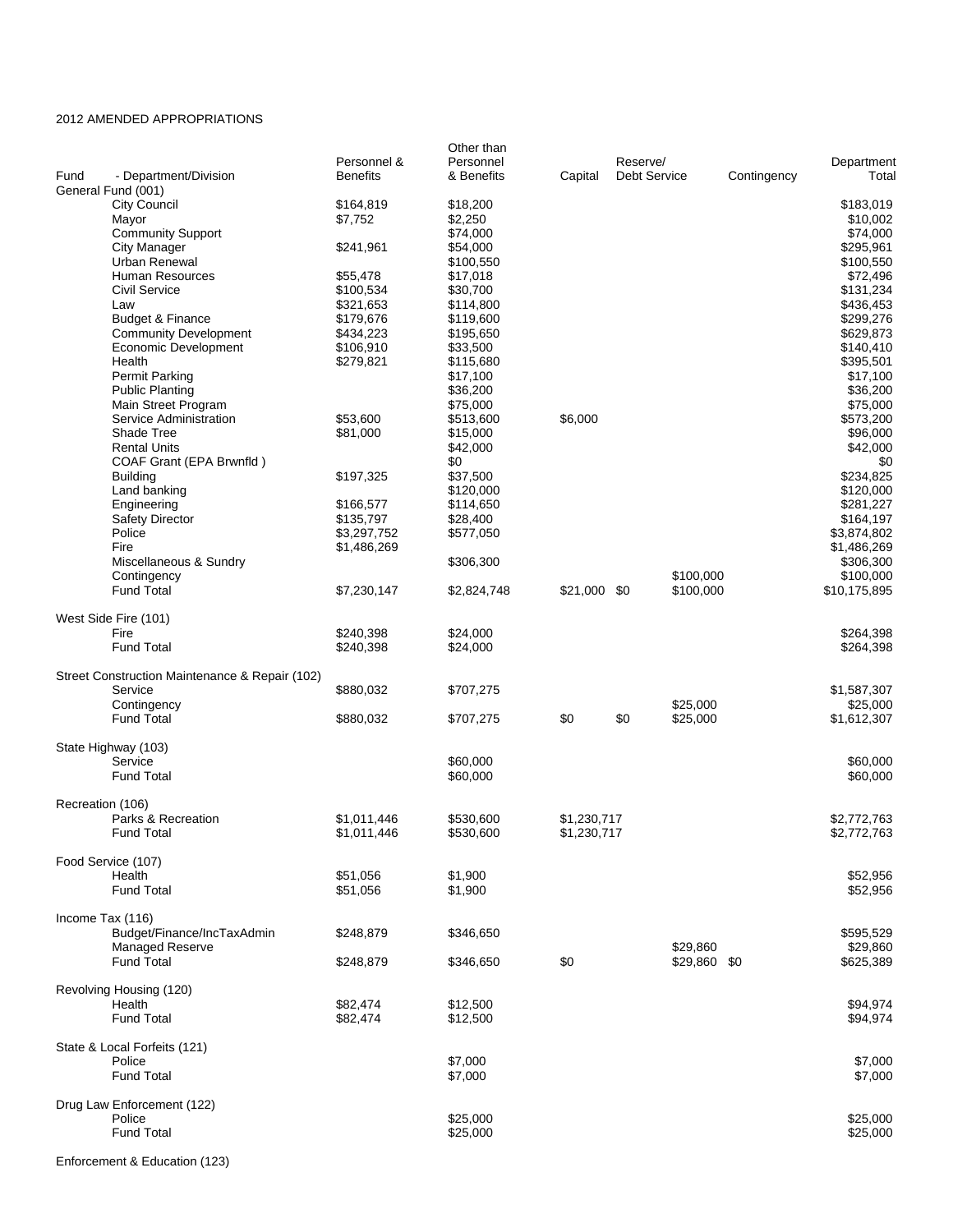| Police<br><b>Fund Total</b>                                                                                                                       |                                                      | \$15,000<br>\$15,000                           |                                                |                    |                                    | \$15,000<br>\$15,000                                                                         |
|---------------------------------------------------------------------------------------------------------------------------------------------------|------------------------------------------------------|------------------------------------------------|------------------------------------------------|--------------------|------------------------------------|----------------------------------------------------------------------------------------------|
| Income Tax Safety (124)<br>Police<br><b>Fund Total</b>                                                                                            | \$2,437,715<br>\$2,437,715                           |                                                |                                                |                    |                                    | \$2,437,715<br>\$2,437,715                                                                   |
| Law Enforcement Trust (125)<br>Police<br><b>Fund Total</b>                                                                                        |                                                      | \$15,000<br>\$15,000                           | \$0                                            |                    |                                    | \$15,000<br>\$15,000                                                                         |
| Community Development Block Grant (126)<br><b>Community Development</b><br><b>Fund Total</b>                                                      | \$10,977<br>\$10,977                                 | \$320,105<br>\$320,105                         | \$90,000<br>\$90,000                           |                    |                                    | \$421,082<br>\$421,082                                                                       |
| Neighborhood Stabilization (127)<br><b>Community Development</b><br><b>Fund Total</b>                                                             |                                                      |                                                | \$185,058<br>\$185,058                         |                    |                                    | \$185,058<br>\$185,058                                                                       |
| Fire & E.M.S. (128)<br>Fire<br><b>Fund Total</b>                                                                                                  | \$2,171,723<br>\$2,171,723                           | \$413,955<br>\$413,955                         | \$230,000<br>\$230,000                         |                    |                                    | \$2,815,678<br>\$2,815,678                                                                   |
| Wireless 911 (129)<br>Safety<br><b>Fund Total</b>                                                                                                 |                                                      | \$73,000<br>\$73,000                           |                                                |                    |                                    | \$73,000<br>\$73,000                                                                         |
| Swimming Pool Inspections (130)<br>Health<br><b>Fund Total</b>                                                                                    | \$3,938<br>\$3,938                                   | \$400<br>\$400                                 |                                                |                    |                                    | \$4,338<br>\$4,338                                                                           |
| Justice Assistance Grant (131)<br>Police (JAG)<br><b>Fund Total</b>                                                                               | \$14,755<br>\$14,755                                 | \$15,245<br>\$15,245                           |                                                |                    |                                    | \$30,000<br>\$30,000                                                                         |
| Water (201)<br>Service<br>Service (Capital Facilities)<br>Admin. Support<br>Budget & Finance (Debt)                                               | \$1,399,158<br>\$490,363                             | \$889,925<br>\$17,600                          | \$133,055<br>\$839,000                         | \$50,960           |                                    | \$2,422,138<br>\$839,000<br>\$507,963<br>\$50,960                                            |
| Contingency<br><b>Fund Total</b>                                                                                                                  | \$1,889,521                                          | \$907,525                                      | \$972,055                                      | \$50,960           | \$182,500<br>\$182,500             | \$182,500<br>\$4,002,561                                                                     |
| Sewer (202)<br>Service<br>Service (Capital Facilities)<br>Health<br>Admin. Support<br>Budget & Finance (Debt)<br>Contingency<br><b>Fund Total</b> | \$1,381,525<br>\$374,833<br>\$490,363<br>\$2,246,721 | \$863,870<br>\$60,200<br>\$14,500<br>\$938,570 | \$371,267<br>\$92,530<br>\$55,000<br>\$518,797 | \$1,056,769        | \$222,000<br>\$1,056,769 \$222,000 | \$2,616,662<br>\$92,530<br>\$490.033<br>\$504,863<br>\$1,056,769<br>\$222,000<br>\$4,982,857 |
| Utility Billing (204)<br><b>Budget &amp; Finance</b><br><b>Fund Total</b>                                                                         |                                                      | \$82,175<br>\$82,175                           |                                                |                    |                                    | \$82,175<br>\$82,175                                                                         |
| Solid Waste (205)<br>Service<br><b>Fund Total</b>                                                                                                 | \$74,016<br>\$74,016                                 | \$468,350<br>\$468,350                         |                                                |                    |                                    | \$542,366<br>\$542,366                                                                       |
| Storm Water Utility (208)<br>Service<br>Service (Capital Facilities)<br>Budget & Finance (Debt)<br><b>Fund Total</b>                              | \$421,848<br>\$421,848                               | \$58,000<br>\$58,000                           | \$1,599,080<br>\$1,599,080                     | \$4,967<br>\$4,967 | \$0                                | \$479,848<br>\$1,599,080<br>\$4,967<br>\$2,083,895                                           |
| Guaranteed Deposits (230)<br><b>Budget &amp; Finance</b><br><b>Fund Total</b>                                                                     | \$0                                                  | \$1,000<br>\$1,000                             | \$0                                            | \$0                | \$0                                | \$1,000<br>\$1,000                                                                           |
| Capital Projects (301)<br>Safety<br>Service<br>Service (Capital Facilities)                                                                       |                                                      |                                                | \$208,000<br>\$86,537<br>\$9,819,883           |                    |                                    | \$208,000<br>\$86,537<br>\$9,819,883                                                         |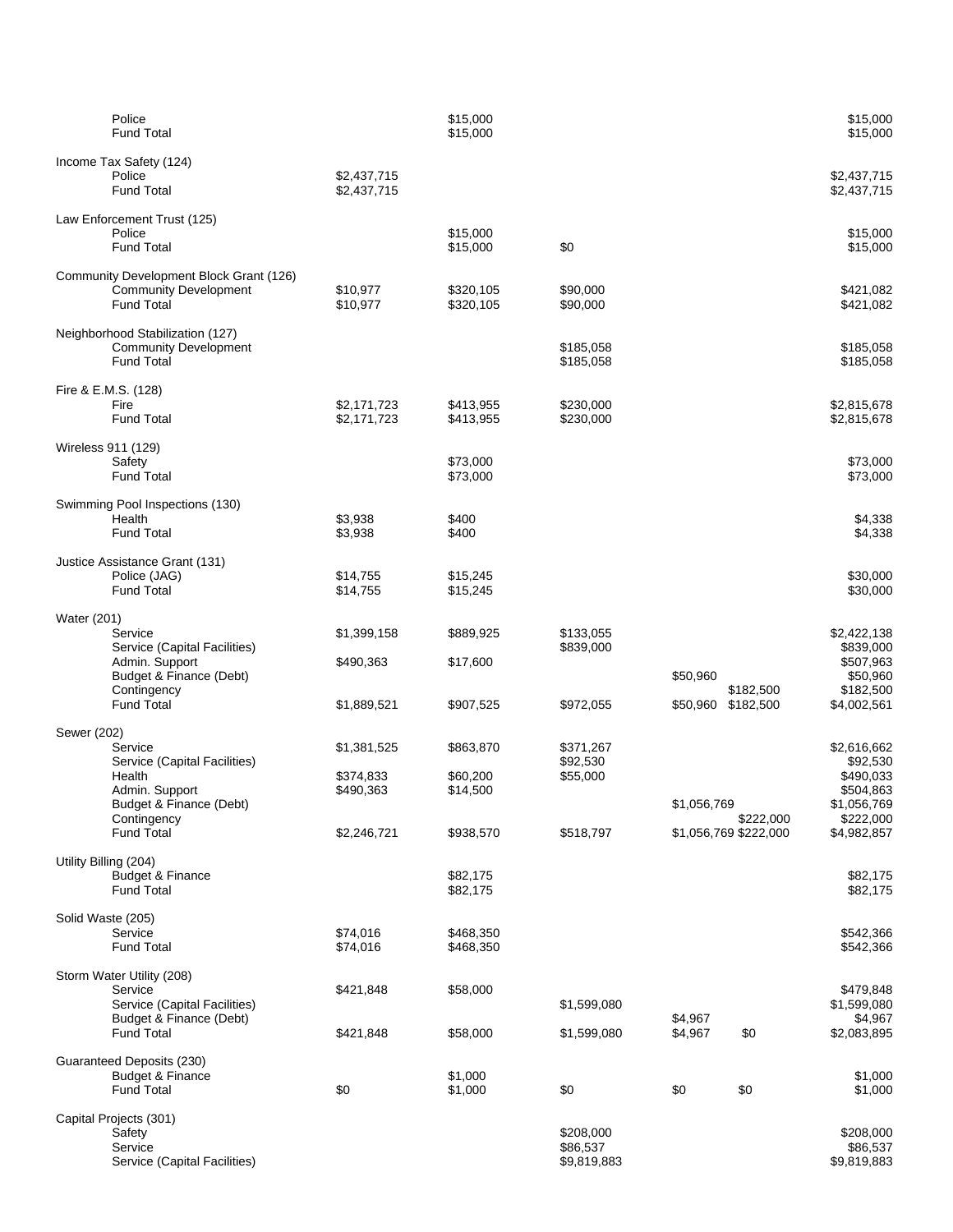|                   | Budget & Finance<br>Contingency                                |              |             | \$221,688    | \$2,524,308 \$25,000           | \$221,688<br>\$2,549,308   |
|-------------------|----------------------------------------------------------------|--------------|-------------|--------------|--------------------------------|----------------------------|
|                   | <b>Fund Total</b>                                              | \$0          | \$0         | \$10,336,108 | \$2,524,308 \$25,000           | \$12,885,416               |
|                   | Municipal Public Improvement Tax<br>Increment Equivalent (302) |              |             |              |                                |                            |
|                   | Service (Capital Facilities)                                   |              |             | \$723,895    |                                | \$723,895                  |
|                   | Budget & Finance (Debt)<br><b>Fund Total</b>                   | \$0          | \$0         | \$723,895    | \$5,309,500<br>\$5,309,500 \$0 | \$5,309,500<br>\$6,033,395 |
|                   | Debt Service (402)                                             |              |             |              |                                |                            |
|                   | Budget & Finance (Debt)<br><b>Fund Total</b>                   |              |             |              | \$323,302<br>\$323,302         | \$323,302<br>\$323,302     |
|                   | Police Pension (802)                                           |              |             |              |                                |                            |
|                   | Police                                                         |              | \$112,000   |              |                                | \$112,000                  |
|                   | <b>Fund Total</b>                                              |              | \$112,000   |              |                                | \$112,000                  |
|                   | Fire Pension (803)                                             |              |             |              |                                |                            |
|                   | Fire                                                           |              | \$112,000   |              |                                | \$112,000                  |
|                   | <b>Fund Total</b>                                              |              | \$112,000   |              |                                | \$112,000                  |
| <b>UDAG (820)</b> |                                                                |              |             |              |                                |                            |
|                   | City Manager                                                   |              | \$125,000   |              |                                | \$125,000                  |
|                   | <b>Fund Total</b>                                              |              | \$125,000   |              |                                | \$125,000                  |
|                   | <b>Total Appropriations</b>                                    | \$19,239,646 | \$7,972,998 | \$15,906,710 | \$9,299,666 \$554,500          | \$52,973,520               |
|                   | <b>Original Appropriations</b>                                 | \$19,224,891 | \$7,827,753 | \$8,424,790  | \$9,299,666 \$250,000          | \$45,027,100               |
|                   | Amendment #1                                                   | \$14,755     | \$15,245    | \$5,885,878  |                                | \$5,915,878                |
|                   | Amendment #2                                                   |              | \$130,000   | \$1,368,042  | \$332,500                      | \$1,830,542                |
|                   | Amendment #3                                                   |              |             | \$228,000    | (\$28,000)                     | \$200,000                  |
|                   | Amendment #4<br>Amendment #5                                   |              | \$0<br>\$0  |              |                                |                            |
|                   | Amendment #6                                                   |              | \$0         |              |                                |                            |
|                   | Amendment #7                                                   |              | \$0         |              |                                |                            |
|                   | Amendment #8                                                   |              | \$0         |              |                                |                            |
|                   |                                                                | \$19,239,646 | \$7,972,998 | \$15,906,710 | \$9,299,666 \$554,500          | \$52,973,520               |